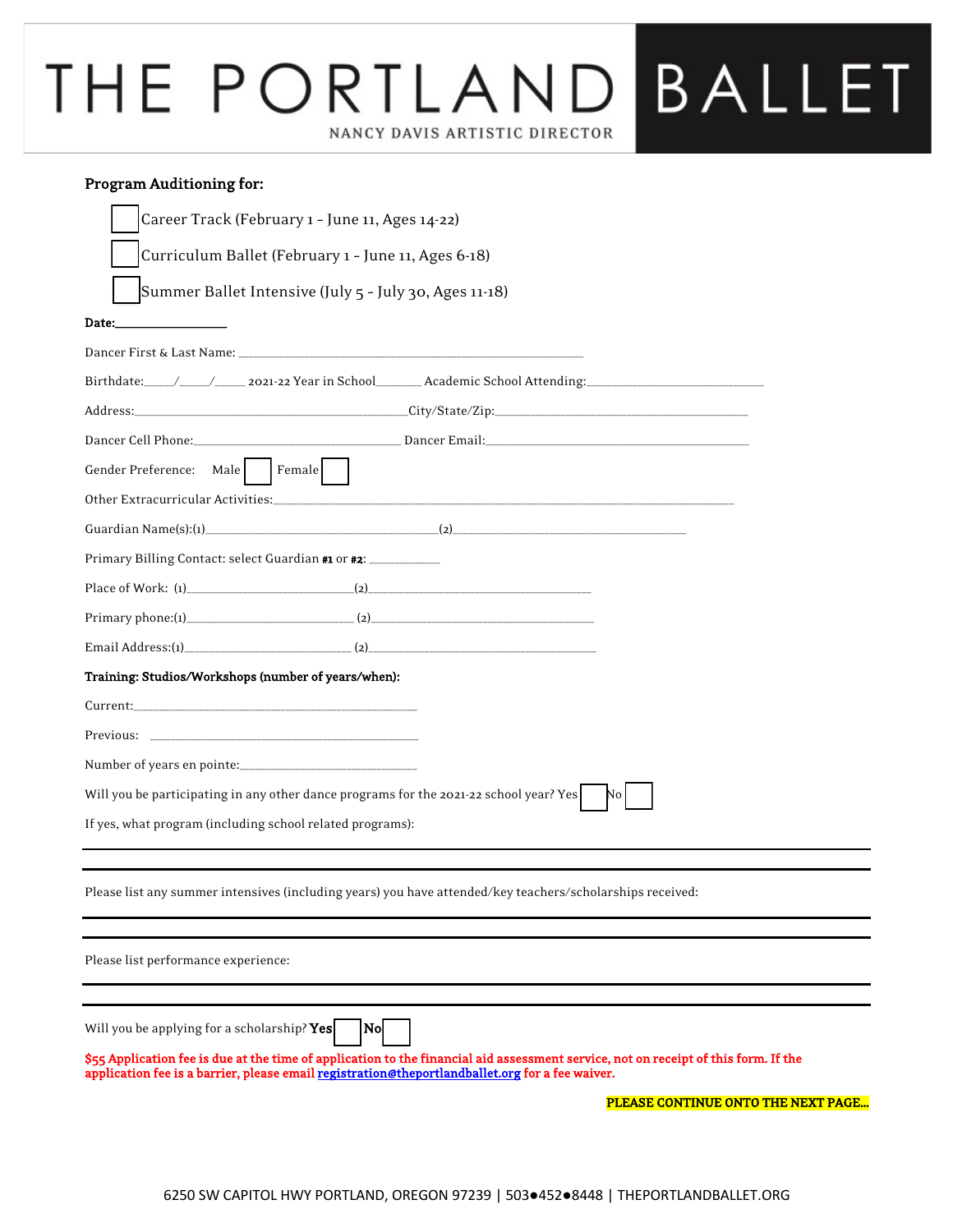### BALLET THE PORTLAN NANCY DAVIS ARTISTIC DIRECTOR

| Other pertinent medical information (allergies, medication, etc.) |     |  |  |
|-------------------------------------------------------------------|-----|--|--|
| Do you currently have health insurance? <b>Yes</b>                | No. |  |  |
|                                                                   |     |  |  |

How did you hear about TPB?:\_

Optional: As an organization funded by the Regional Arts and Culture Council, we are partnering with RACC and the City of Portland on a diversity initiative. We are asking for your support in moving this initiative forward. Please answer the following questions:

| Racial/ethnic identity                  | $\Box$ Latinx/Latina/Latino               |
|-----------------------------------------|-------------------------------------------|
| <b>J</b> African American or Black      | Multi--racial                             |
| ∃ Asian.                                | <b>J</b> Native American or Alaska Native |
| □ White/Caucasian/European              | Native Hawaiian/Pacific Islander          |
| $\Box$ I respectfully decline to answer | <b>Q</b> Other (Please specify)           |

What is your preferred language? \_

#### Required: RELEASE OF LIABILITY

I acknowledge that dance instruction is strenuous physical activity involving the risk of physical injury and have taken all steps necessary to learn of any physical impairment(s) that would limit or affect my safe participation. I voluntarily assume all risks arising from my participation in dance instruction and hereby release and waive all claims against The Portland Ballet (TPB), any instructor contracted by TPB to provide dance instruction, and any and all of the other participants in class for any damages arising out of my instruction, demonstrations, or performances. I further agree to hold harmless and indemnify The Portland Ballet, any instructor contracted by TPB to provide dance instruction, and any and all of the other participants in class from any loss, cost, or expense, damage or injury arising from my participation in dance instruction, demonstration, or performances.

#### PUBLICITY RELEASE AND HOLD HARMLESS

I hereby authorize and give full consent to The Portland Ballet to write, publish, and prepare articles, photographs, videotapes, or DVDs concerning my activities in connection with TPB. TPB may use, or cause to be used, these articles, photographs, videos or DVS for any and all exhibitions, public displays, including website, email and social media platforms, commercial art for advertising purposes, without limitation, reservation or compensation.

I specifically waive and relinquish any and all rights to videotaping and sound recordings of my activities described above with full knowledge videotaping may subsequently be distributed for showing to the public, and I further waive and relinquish any and all rights with respect to such distribution and showing.

I agree to hold TPB and its agents free and harmless from all liabilities resulting from their active or passive negligence, but not from willful negligence, causing injury to me or to my property.

#### I HAVE READ AND AGREE TO THIS RELEASE

| Applicant's signature | ı)ate |  |
|-----------------------|-------|--|
|                       |       |  |
|                       |       |  |

Parent/Guardian signature\_\_\_\_\_\_\_\_\_\_\_\_\_\_\_\_\_\_\_\_\_\_\_\_\_\_\_\_\_\_\_\_\_\_\_\_\_\_\_\_\_\_\_\_\_\_\_\_\_\_\_\_\_\_ Date:\_\_\_\_\_\_\_\_\_\_\_\_\_\_\_\_\_\_\_\_\_\_\_\_\_\_\_\_\_\_

(if applicant is under 18 years of age)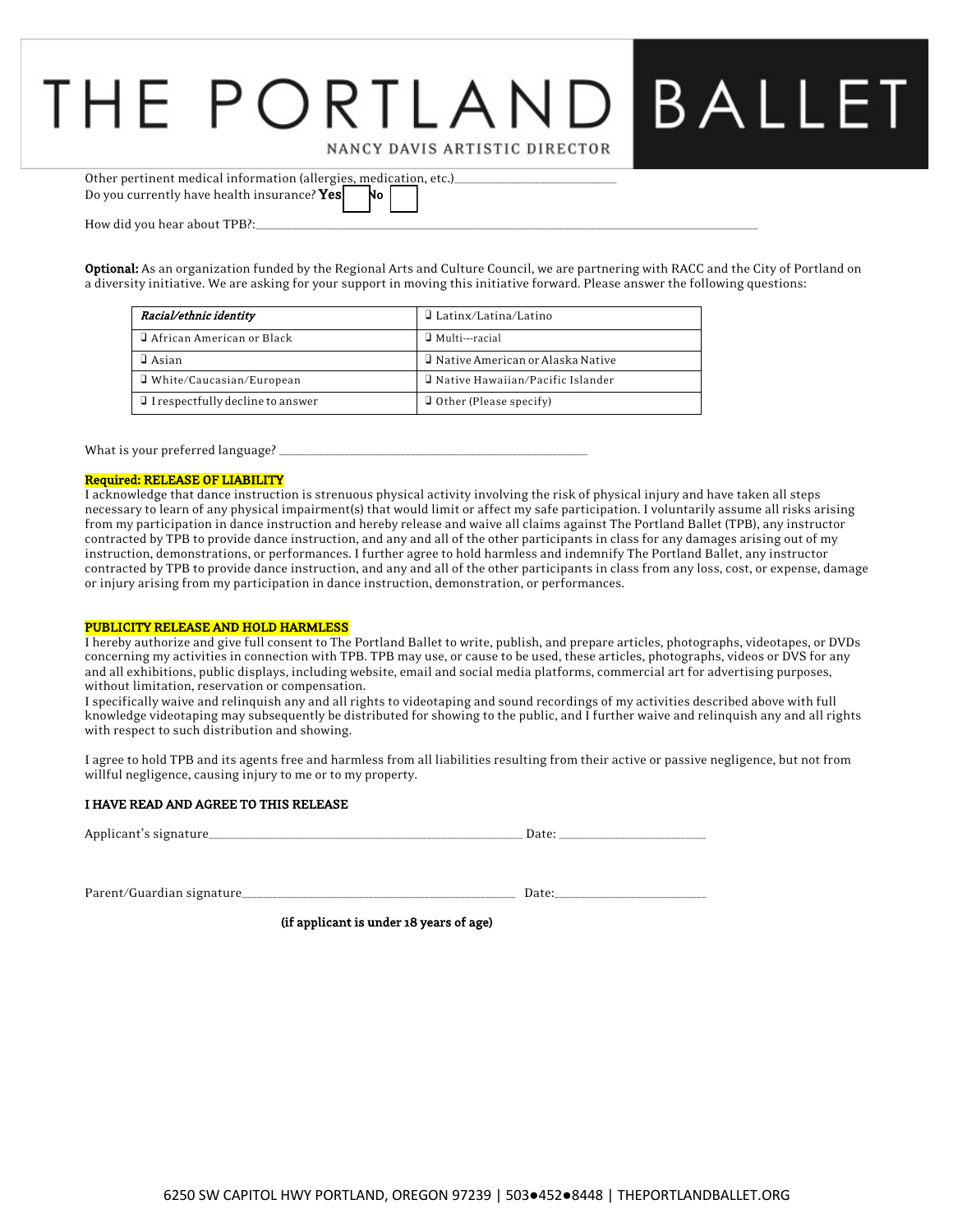### PLEASE CONTINUE i NANCY DAVIS ARTISTIC DIRECTOR

#### 2022 Spring Semester Audition

#### Program Auditioning for:

 $\overline{a}$ 

| Career Track (February 1 - June 11, Ages 14-22)                                                                                                                                                                                              |
|----------------------------------------------------------------------------------------------------------------------------------------------------------------------------------------------------------------------------------------------|
| Curriculum Ballet (February 1 - June 11, Ages 6-18)                                                                                                                                                                                          |
|                                                                                                                                                                                                                                              |
|                                                                                                                                                                                                                                              |
|                                                                                                                                                                                                                                              |
| Number of years of ballet training: __________ Number of years en pointe (if applicable): __________                                                                                                                                         |
|                                                                                                                                                                                                                                              |
| Will you be participating in any other dance programs for the 2021-22 school year? Yes<br>No                                                                                                                                                 |
|                                                                                                                                                                                                                                              |
| Will you be applying for a scholarship? Yes $N_0$                                                                                                                                                                                            |
| \$55 Application fee is due at the time of application to the financial aid assessment service, not on receipt of this form. If the<br>application fee presents a barrier, please email registration@theportlandballet.org for a fee waiver. |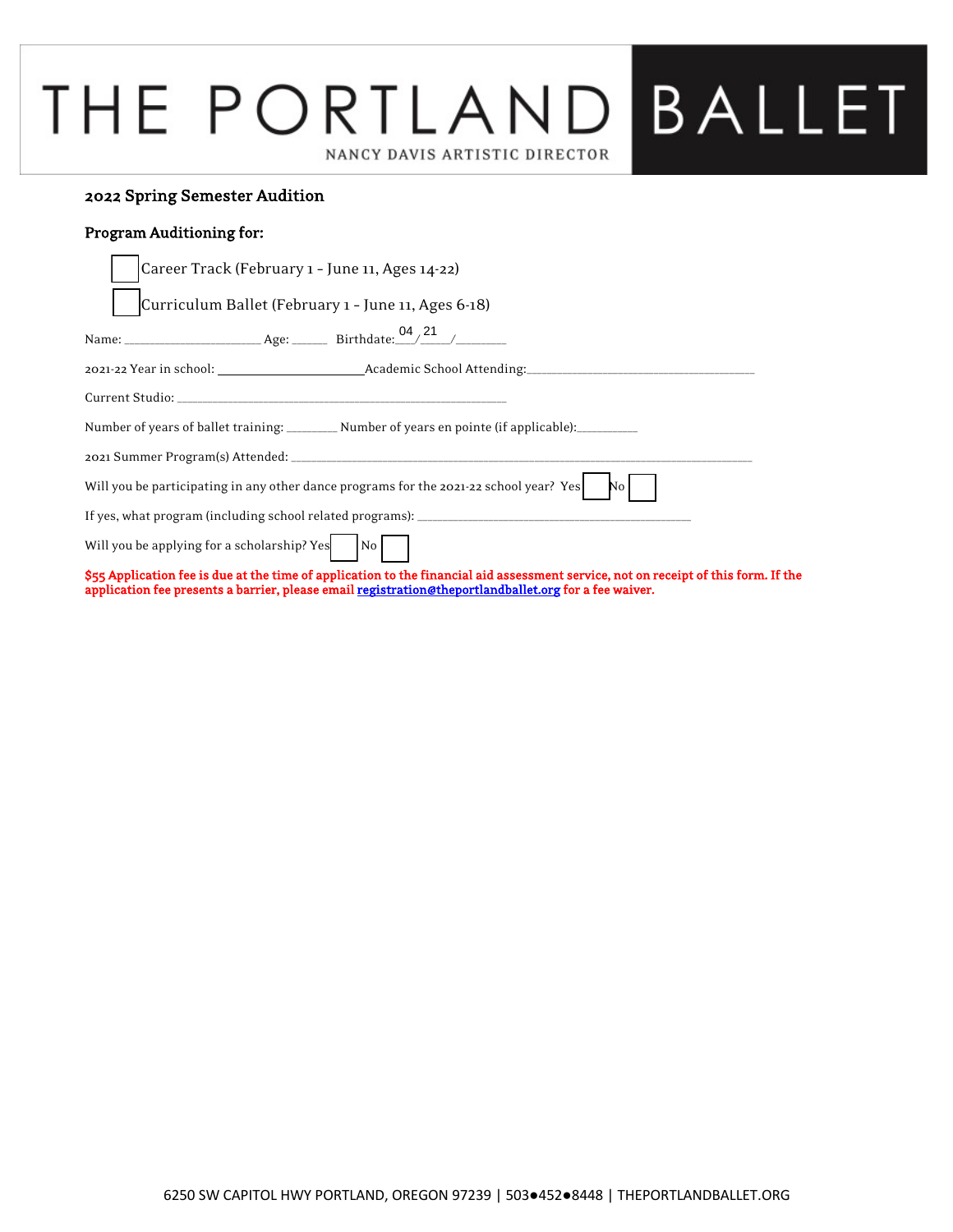# **BALLET** THE PORTLAI NANCY DAVIS ARTISTIC DIRECTOR

**2022 Spring Audition COVID Protocols**<br>All dancers must follow these protocols in order to attend the 2022 Spring audition:

- You must self-screen prior to coming into the studio for the 2022 Spring audition:
	- o Have you had a new or worsening cough?
	- o Have you had a fever?
	- o Have you had shortness of breath?
	- o Have you had a new loss of smell or taste?
	- o Have you been in close contact with anyone with these symptoms or anyone who has been diagnosed with COVID-19 in the past 14 days?
- If you have answered "yes" to any of the above questions, please contact TPB immediately
- All participants who are eligible for the COVID-19 vaccine must be vaccinated and submit proof of vaccination to TPB to attend classes in-person
	- o If you have a valid medical or sincerely held religious belief exemption, you must contact registration@theportlandballet.org for further instruction
- You will be allowed to enter the building no more than 30 minutes before the scheduled audition; you will not be admitted into the building once the audition has started
- TPB staff will let you in through the back door; the front door will remain locked at all times
- You must immediately use hand sanitizer upon entering the building; you may not enter the dance studio until you have used hand sanitizer
- You must enter TPB dressed for your audition the dressing room will not be available for use, please only bring items you need for the audition
- No parents/guardians, or family members are allowed in the building during the audition
- You must wear an acceptable mask while in the building
	- $\circ$  You may not pull down or remove your mask for any reason while inside the TPB building
	- $\circ$  Your mask must have two or more layers of washable, breathable fabric, must completely cover your nose and mouth, fit snugly against the sides of your face and not have gaps, and must have a nose wire to prevent air from leaking out of the top of the mask
- Only two people at a time are allowed in each bathroom; if the bathroom is at capacity, you must wait in the hallway
- You must use hand sanitizer at the end of the audition before leaving the building
- You must leave the building promptly, no more than 10 minutes after the end of your audition
- TPB reserves the right to cancel in-person classes if there is a significant rise in cases of COVID-19

Continue onto next page...